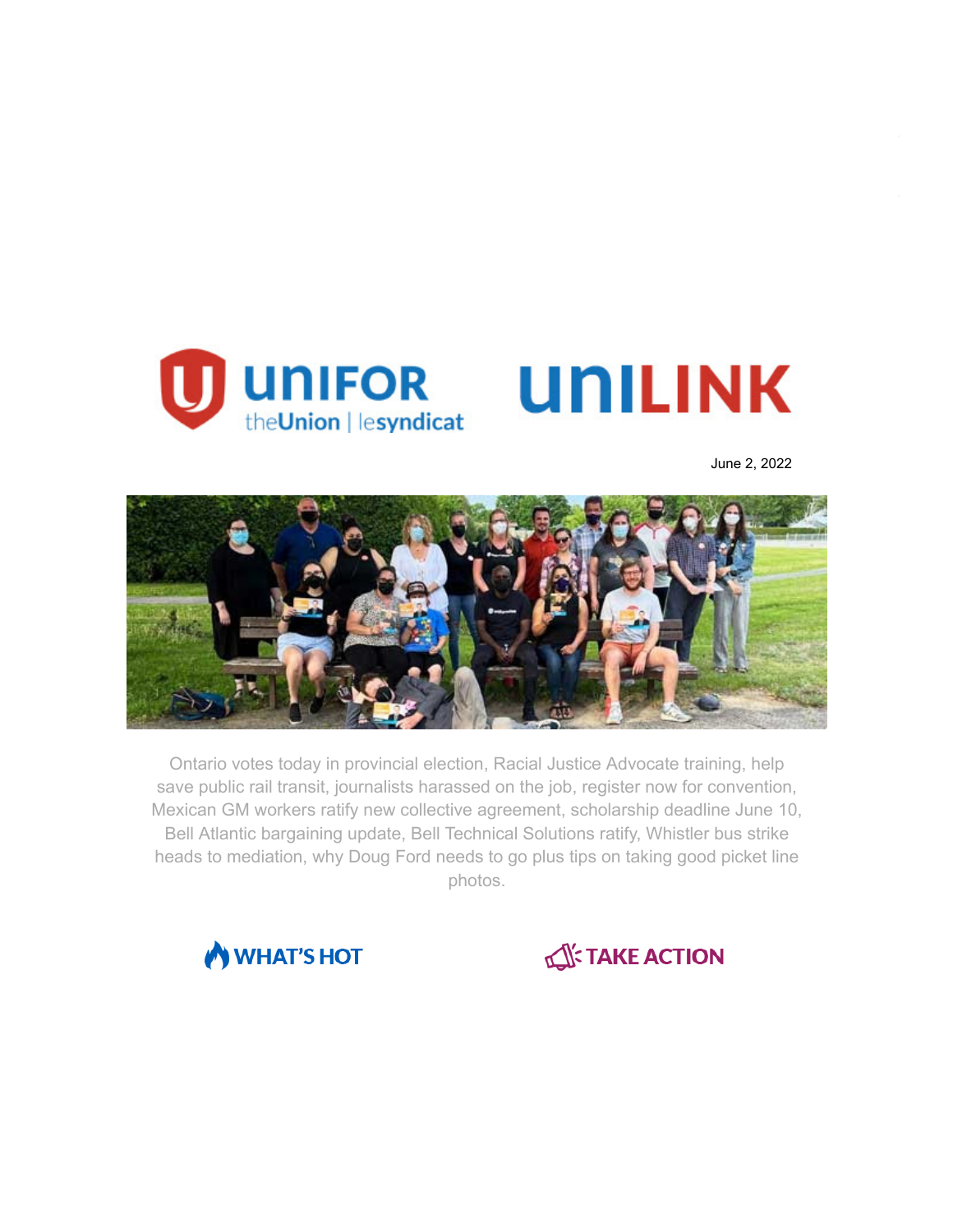



Join campaign activists to hear more about the current fight to keep VIA rail public.

The Racial Justice Advocate training is history in the making. Unifor's Human Rights department is hosting its first 40-Hour Racial Justice Advocates training. Join us in person from June 12 to 17, 2022 in Port Elgin to engage in the community. Register now.

**[READ MORE](https://www.unifor.org/news/events/unifor-racial-justice-40-hour-training)**



## **OIN THE NEWS**



Today is the Ontario provincial election, and polls are open 9am-9pm. It's your chance to vote and stop a second Ford majority.

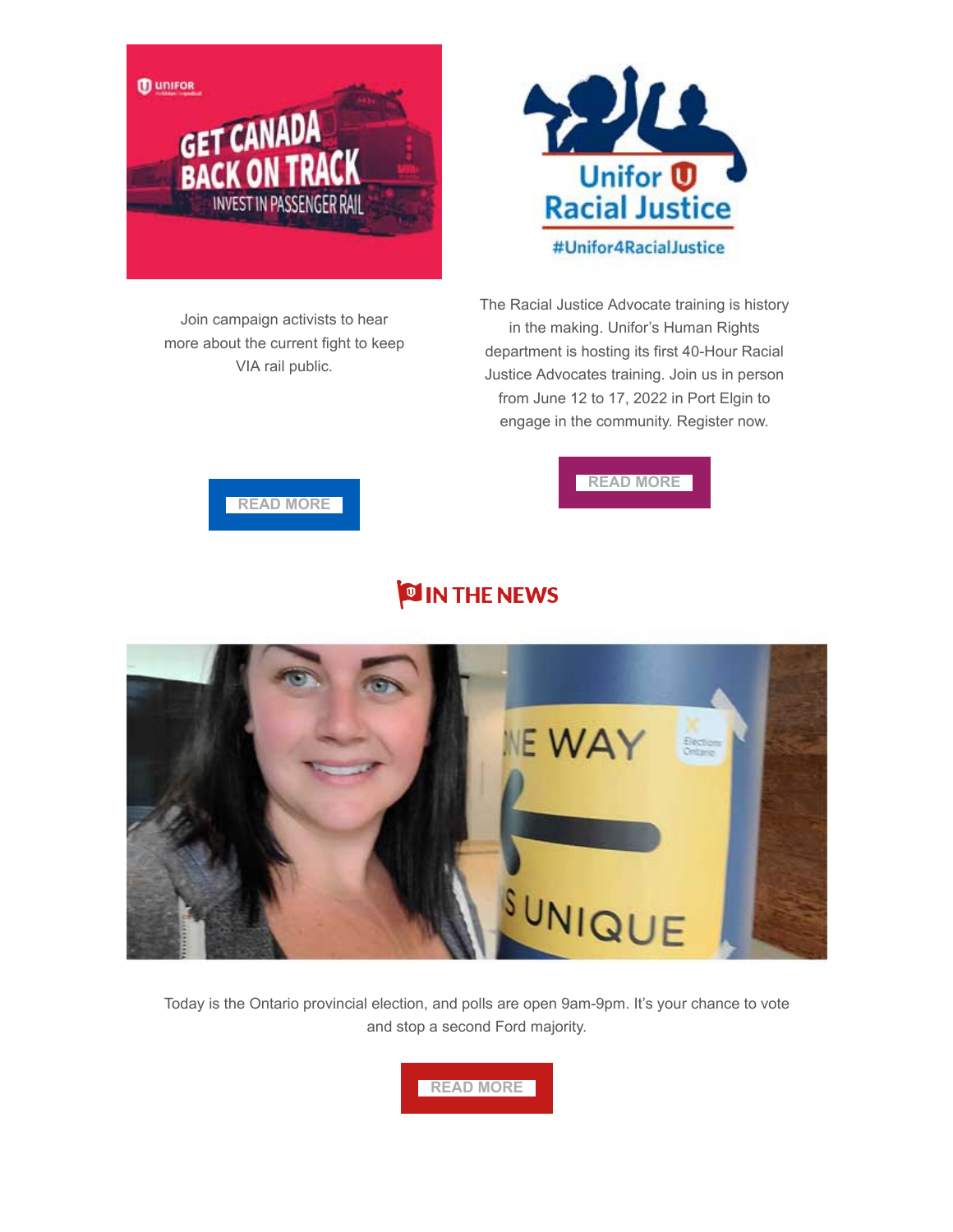

**Unifor Media Sector** URVEY ON HARASSMENT<br>ONLINE AND IN THE FIELD

More than 60% of Unifor journalist members told a recent survey that they have face harassment on the job – more than half of it online and almost a quarter reporting daily harassment.



Unifor's fourth Constitutional Convention is just 67 days away and it's time for your local to register your delegates before the July 22, 2022 deadline and book travel and accommodations.





Children of Unifor members in good standing are eligible to apply for one of 28 post-secondary scholarships of \$2,000. Apply before the June 10 deadline!



General Motors workers in Silao, Mexico have ratified a new collective agreement – the first negotiated by their Unifor-backed independent union – that gives them a voice in the workplace for the first time, more money and improved working conditions.



**[READ MORE](https://www.unifor.org/resources/education/scholarships)**

Read the latest bargaining update from Unifor's Bell Atlantic group, where progress is made on key

Bell Technical Solutions members in Ontario ratified a collective agreement that